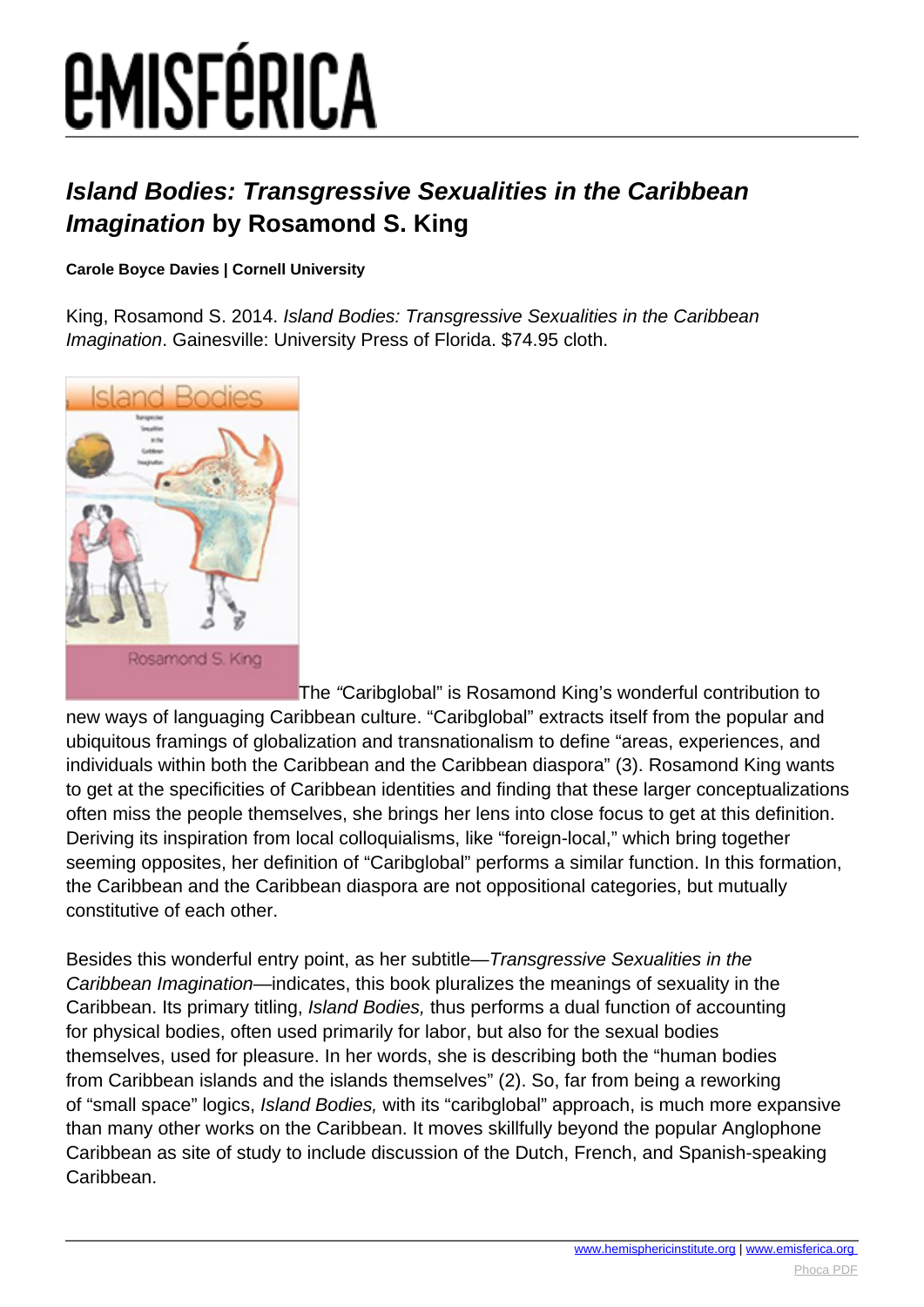But there is a further deft move here. Whereas earlier works on Caribbean sexuality tend to be gender-specific, Rosamond King gives herself the space to explore a range of identities and transgressive sexualities. While sexuality is ubiquitous in Caribbean culture, scholarship has continued to subordinate it, even if the marketing of sexuality is perhaps one of the most popular framings of the Caribbean. So in tourist-targeted representations, the Caribbean is a place of "sun, sex, and gold," as Kamala Kempadoo (1999), editor of a collection of essays on sex tourism, referred to it, or "sun, sex, and sea" in popular discourse, with heterosexuality still the perceived norm. But is it really? This question is what this work attempts to explore and does so successfully in five chapters, engaging her theme of transgressive sexualities from many angles.

This first book to provide a "Caribglobal" reading of sexuality in and out of the Caribbean furthers the categories indicated by Kempadoo, which the writer cites, or Faith Smith's edited volume Sex and the Citizen: Interrogating the Caribbean (2011), in which the writer's work was included. It is both a frontrunner of a new body of scholarship on sexuality in the Caribbean anda study of Caribbean literature and culture that uses sexuality as its primary lens. Island Bodies: Transgressive Sexualities in the Caribbean Imagination performs multiple moves as it advances our understandings of what is Caribbean and who are the contemporary Caribbean writers. It moves beyond nation-state-specific readings—valuable as these are—of gay sexuality in Cuba (Allen) or Surinam (Wekker). In this process literature is critical for King. She writes, "As a product of the Carib-global imagination, literature helps us to see some of the ways sexuality is imagined in the region and the diaspora, both as it is, and how it could be" (13).

One of the author's imperatives is to claim "imagination" as a methodogical tool. And this she does successfully. The Afterword spends a bit of time justifying this claim. Still, I am troubled that the historical intervention by Thomas Glave, "Toward a Nobility of the Imagination: Jamaica's Shame"--- an open letter to the people of Jamaica, reprinted in the journal Small Axe (2000) and his anthology Words to Our Now: Imagination and Dissent (2005)—was, when first published perhaps the only public challenge to Jamaican homophobia. Additionally it was the kind of public call to the intellectual community that helped to clear the space precisely for "imagination" as a trope that could be used in other ways, even critiqued for its limitations. The kind of scholarly work on Caribbean sexualities that is now more easily pursued by subsequent scholars and activists had no open presence then. Glave's essay was, when published, indeed part of his activist-intellectual work which accompanied the founding of J-FLAG (Jamaica Forum for Lesbians, All-Sexuals and Gays,1998). Given Island Bodies's early assertion of the "Caribglobal," Glave's argument is precisely within that same "Caribglobal" framework of the radical imagination that the writer asserts with its ability to be both fully inside and outside the Caribbean. Thus while it has value in terms of claiming more space for cultural performance, King's conclusion that "instead of demanding a 'noble' imagination" she would prefer to recognize "the breadth of imagination that already exists" (198), can be also seen as not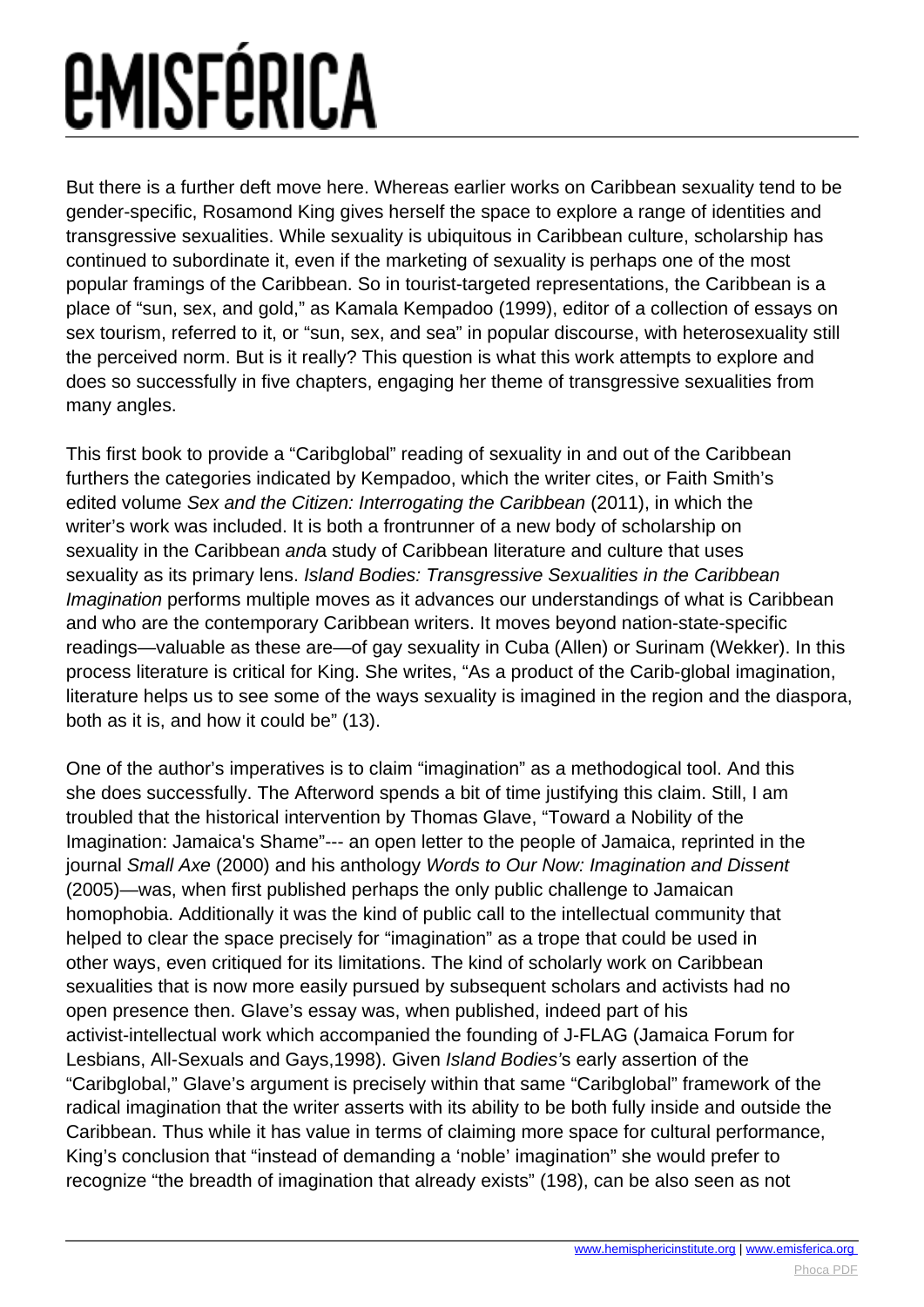## *<u>EMISFÉRICA</u>*

recognizing the full meaning and intent of Glave's intervention.

Nonetheless, Rosamond King provides an optimistic understanding of contemporary Caribbean sexualities, asserting:

There is an abundance of evidence both of transgressive Caribbean sexualities and "native understandings" of these desires throughout Caribbean history and culture, in every era, and in every part of the region and its diaspora (196).…But in Caribglobal communities, all of these people appear and are more often than not tolerated and, to various degrees, accepted. (197)

What allows the author to make such an optimistic claim? First of all, she too is a scholar/activist who has been involved in the creation of projects that examine Caribbean sexualities and who progressively asserts the rights of oppressed and marginalized groups.

In Island Bodies, she pays particular attention to detail as revealed in chapters that provide rich analyses of literary and popular culture. For example, her Chapter One, "The Caribbean Trans Continuum and Backhanded Re/Presentation," uses "trans" as a conceptual framing, finding that the popularly used "transgender" in the U.S. is still male-identified and not in keeping with local languaging for people who transgress the instituted binaries. Reading through novels such as Puerto Rican Mayra Santos Febres's Sirena Selena vestida de pena (2000), Jamaican Michelle Cliff's No Telephone to Heaven (1996),and Trinidadian-Canadian Shani Mootoo's Cereus Blooms at Night (1996),King explores "Caribbean Trans Characters in Literature," but then takes us, in another section on "Transvestism in Caribbean Festivals," to look specifically at two major representations of trans-characterization in carnival culture. Those familiar with jóuvert (jouvay) carnival in Trinidad know, however, that there are several other festival/carnival representations she could have chosen. Yet, this is one of the strengths of this work: that it allows or prompts a series of other associations or examples.

An even more significant contribution is her reading of Franz Fanon's ambiguous and often identified-as-dismissive macomère references that she calls "backhanded." Her point here eventually is that Fanon himself performs a dual function of recognition and mis-recognition. But in presenting *trans* characters, she asserts that the writers themselves are able to challenge Fanon's "failure of the imagination." Importantly, King ends with a related discussion of recent Caribbean legal cases involving trans issues, providing the kind of cross-cultural interdisciplinarity that is valued and gives this work tangible currency in the public sphere.

A repeated thread that runs through Island Bodies is the ongoing debunking of the "myth of exceptional Caribbean homophobia" (82). Two subsequent chapters function as mirror reflections of constructed invisibilities. They deal with male and female sexuality respectively, articulated here as "El Secreto Abierto: Visibility, Confirmation and Caribbean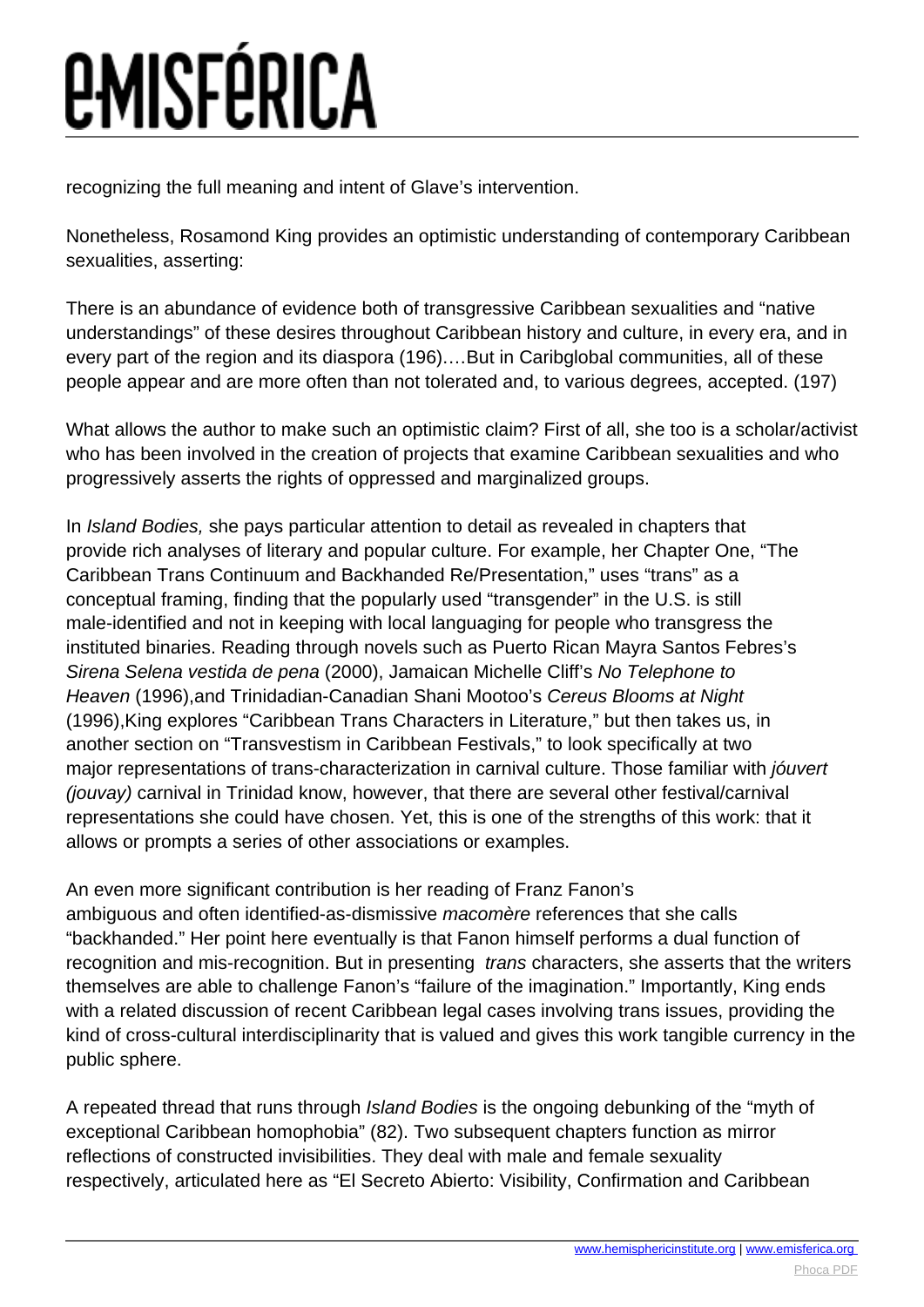Men Who Desire Men"and "'This Is You': 'Invisibility', Community and Women who Desire Women." It is significant that King creates a titular balance between these two chapters, in putting "women who desire women" alongside or parallel to "men who desire men." Moving against the legendary "invisibility" narrative particularly for same-sex loving women, she spends some time examining how "invisibility" and "near-invisibility" become tropes in creating a kind of absence/presence. In the end, the activist organizations King documents across the Caribbean provide important counter-narratives, as do the creative works of writers like Dionne Brand and Patricia Powell, the scholarship of Gloria Wekker on mati in Surinam, and the increasing number of self-identified Caribbean writers represented in Our Caribbean: A Gathering of Lesbian and Gay Writing from the Antilles 2008).

The last two chapters deal with more common, but different forms of transgressive sexuality. While the final chapter examines interracial relationships and includes sex tourism and the way the Caribbean is exoticized in film and literature, one of my favorite chapters is her "Force Ripe: Caribbean Women's Sexual Agency." Playing wonderfully with a Caribbean phrase that covers both fruits and women in the sense of premature harvesting or hastening before their normal readiness, she defines still a certain sexual agency as rebellion that is expressed not only in the literature, but in the personages of a range of popular performers. From Rihanna (Barbadian artist), Drupatee (Queen of Chutney), Alison Hinds (Soca Queen in Trinidad), Ivy (Queen of Reggaeton), and Jocelyn Berouard (Queen of Zouk), we get a rich panoply of Caribbean women who claim the stage with a "publicly open" transgressive sexuality as part of their cultural self-presentations. Given the range of possibilities, one can continue to add several other names to this list. Calypso Rose of Tobago instantly comes to mind, as exemplified in Lyndon Gill's "Calypso Rose's Phallic Palet and the Sweet Treat of Erotic Aurality" (2012). The framework created here gives us enough room to begin different discussions about public performance and the way that the body of Caribbean women is misread, but also the ways that they themselves use their bodies to challenge normative understandings of sexuality.

Island Bodies: Transgressive Sexualities in the Caribbean Imagination gives us a new and richly nuanced reading of contemporary Caribbean culture, with readings of literary texts often passed over or read without full realization of the range of submerged meanings they contain. With an admirable demonstration of cross-cultural transdisciplinarity, this work expands the library of Caribbean Studies, of sexualities, and of African Diaspora literary and cultural studies.

**Carole Boyce Davies** is Professor of Africana Studies and English Cornell University. Her many works includeLeft of Karl Marx: The Political Life of Black Communist Claudia Jones (Duke, 2008) and the recent Caribbean Spaces: Escapes from Twilight Zones (Illinois, 2013).

#### **Works Cited**